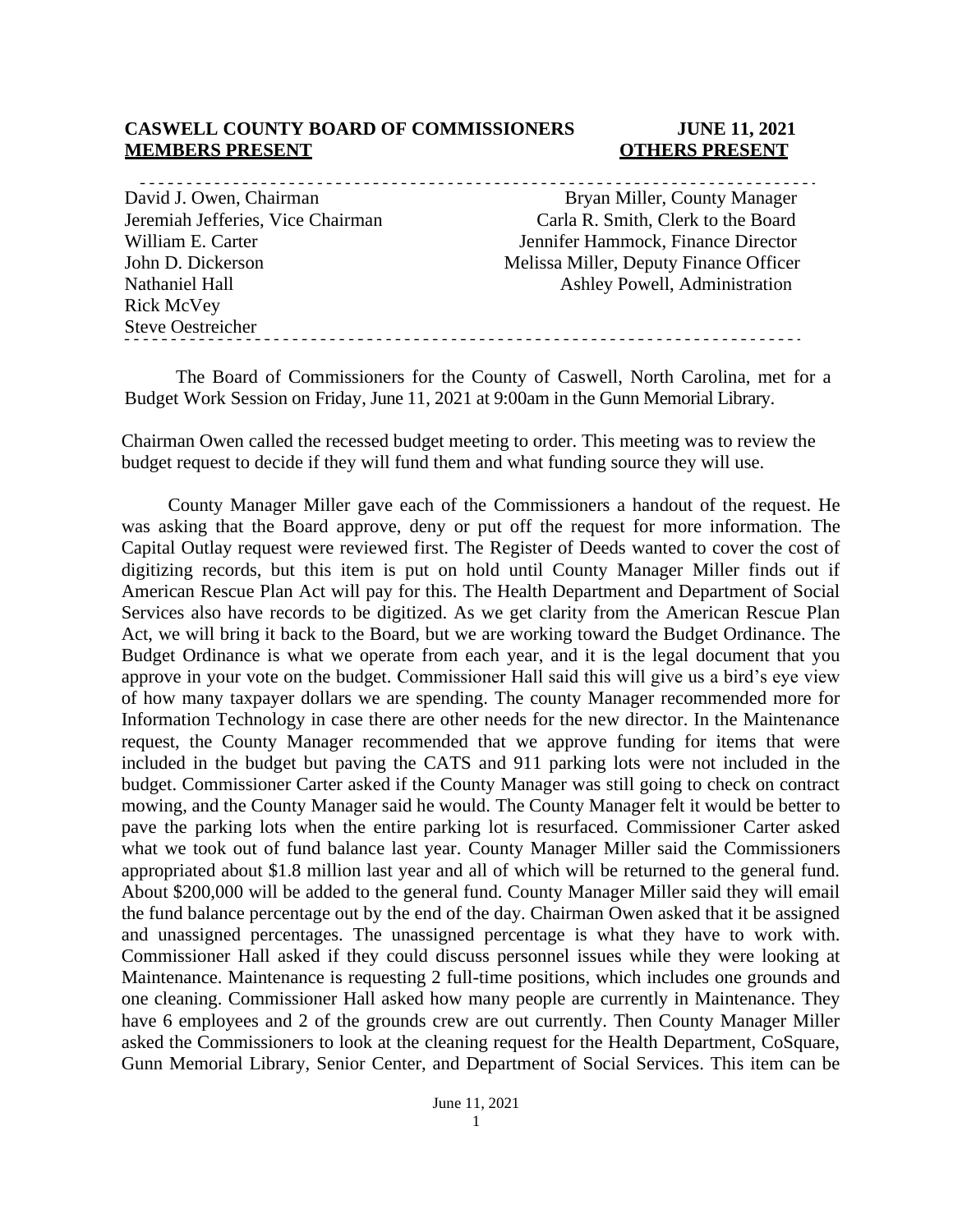covered under the American Rescue Plan Act. Chairman Owen asked if we could cover this under the American Rescue Plan Act, why not hire and train employees to clean. County Manager Miller said that would make it a recurring expense that is more expensive than the cost of a cleaning contract to clean the public spaces in these buildings. This cost will include cleaning for the Health Department 5 days a week and 3 days a week for the other buildings. This would reduce the need for cleaning staff, but we would need to hire 4 people to clean to the level of the contract. This cost could not be included in the American Rescue Plan Act. Mr. Hall was asking about the pay and insurance and the County Manager said he wasn't sure if there were any restrictions on wages and benefits associated with the American Rescue Plan Act. The Maintenance line item was approved to cover additional cost of HVAC units and repairs. Then Commissioner Dickerson asked how many armored vest the Sheriff's office request covered. The number of vests were not told, but they would get that number from the Sheriff. Then they moved on to Emergency Medical Services and Commissioner Dickerson asked what a Lucas device was. County Manager Miller said the Lucas device does chest compressions during CPR. Commissioner Dickerson suggested that we look at the optimal performance and cost to make the money go as far as we can. After much discussion, Chairman Owen asked that we put all the vehicle requests on hold until after June  $23<sup>rd</sup>$  when the Board will meet with Fleet Management. Before the meeting on June 23<sup>rd</sup>, Chairman Owen asked that we find out how often the departments will use the vehicles and what it is used for. The request from Parks and Recreations was placed on hold, and Farmer Lake, Transportation, Public Health and 911 Communications capital outlay requests were approved except the vehicle request. The buses for transportation were approved because they are usually paid for from State funds. This is so that the Commissioners are aware that they were purchased. The Public Health department is requesting an AWD vehicle so that they can make home visits. Some roads in Caswell County are not the best, but they must make visits even when the weather is inclement. The County is expecting a cost settlement check for the Health Department in the amount of \$187,000, which will further reduce the county appropriations for the Health Department. The Sheriff came in to explain that the armored vests are grant funded and the funds will be reimbursed to the county. Each vest cost around \$600, are fitted to the person wearing it, and have a 5-year warranty. The Sheriff also explained the finger printing machine.

## **RECESS**

The Board recessed for 10 minutes and reconvened at 10:20 am.

The Board moved on to the Personnel Section. The Commissioners approved the managers recommendations and approved the personnel request for 911 Communications. The Maintenance request was placed on hold until they received some clarity from the American Rescue Plan Act on funding a cleaning contract.

Then Chairman Owen discussed an Assistant County Manager position to alleviate some of the load on the County Manager. This position would be at no cost to the County for 3 years since American Rescue Plan Act funds could be used. Commissioner Hall suggested that we get the job description together and advertise the position after the motion is made in a regular session meeting.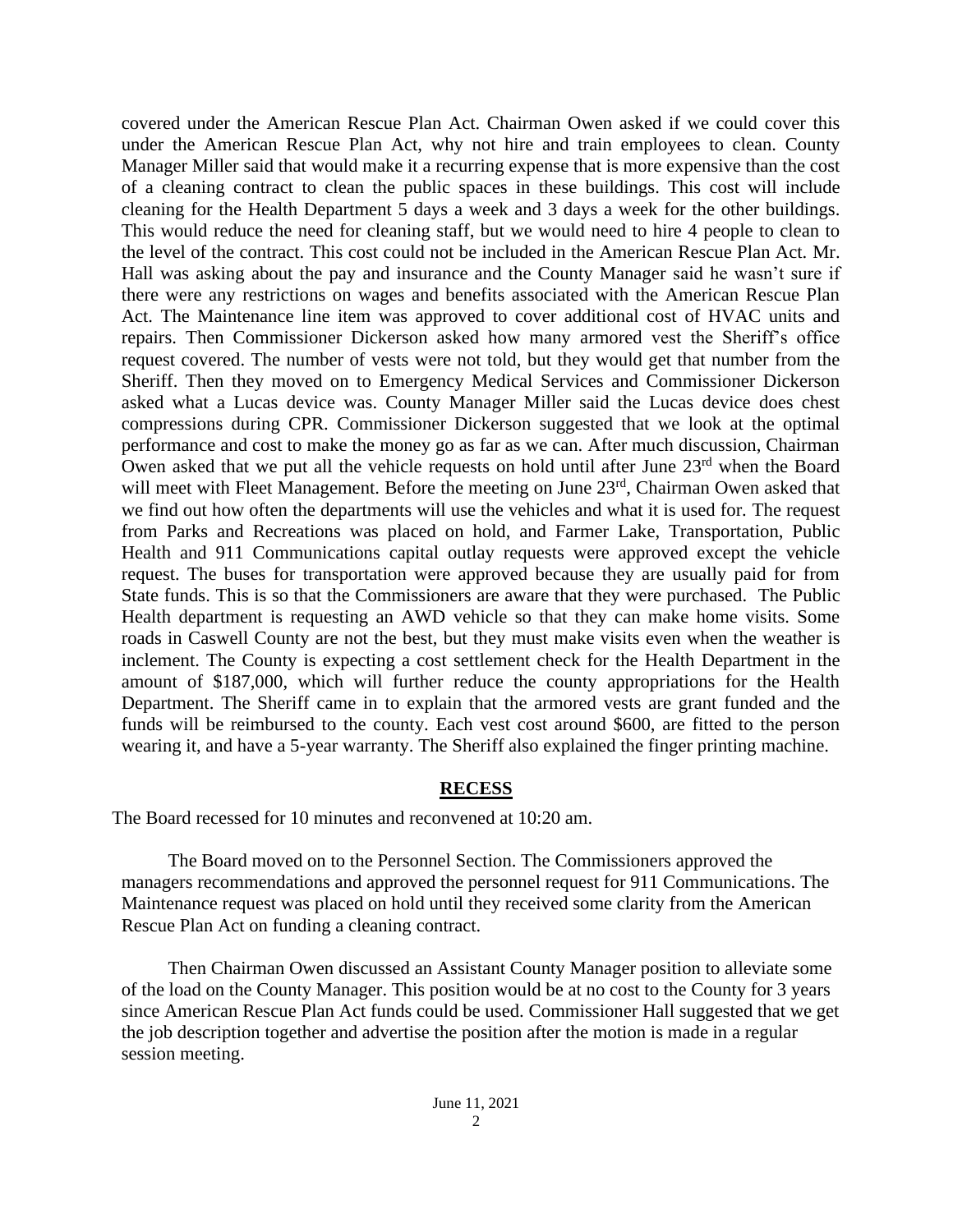The Commissioners discussed the Salary Study and waited until the County Manager returned. The Cleaning request is moving to the American Rescue Plan Act funding. Commissioner Hall asked will the cleaning requirements for the Health Department sanitize all areas that are needed. County Manager Miller said the cleaning crew walked through the facilities and are fully aware of their needs. Commissioner Hall said he will get with the Health Board Director at the next meeting to be certain. Then Commissioner Dickerson asked if the Salary Study would help save money for departments. County Manager Miller said initially it was spoken about as a salary study. Subsequently when it was discussed and the price was brought back to the Board, the Board wanted to know if it would save them money. This would be more of a time and motion study, which would be substantially more costly than \$20,000. The State looks at the Health Department and Social Services and makes recommendations to them on their staffing levels. Commissioner Dickerson feels we need to explore what would make each department the most efficient. Commissioner Hall said a salary study was done several years ago, and it cost over \$200,000. This process could be tremendously expensive. Things change. Training and professional development has been made available to our employees. A salary study would refresh job descriptions and a lot of good would come out of this. It may cost a lot to implement, but we can do this over a series of years. This is the first step in the process. The State usually looks at the positions under the State Human Resources Act, but the other County employees are not reviewed. The study will remain in the budget to start the process. County Manager Miller then took a moment to mention the purchasing card program that the Finance Department is looking into. Currently the County has one credit card. This program would make the County more efficient, and we would get 1% cash back from the program.

Then the Commissioners reviewed the request that could be covered under the American Rescue Plan Act funding. All these requests were approved except for the Wi-Fi request from the Town of Yanceyville. The Board approved the 800 radios, and the Fire Department will be able to leverage their funds with a 50/50 match for their radios. The Tourism Development Authority (TDA) has some funds available that could cover some of the tourism cost as well. The County wants to develop a program to allow non-profits and small businesses to request reimbursements for profits lost. We put funds there, but we may not spend that much. This is one of the approved uses of the American Rescue Plan Act funds. Commissioner Oestreicher asked if we had procedures established for businesses to make those request. The County Manager said no, but the Economic Developer is working on an application. The County does not have any other CARES act funds remaining. On June 23rd, the Finance Department will give an overview of the document from the National Association of Counties or NACO. The Town of Yanceyville is seeking to expand their Wi-Fi project. The hope is to make the Wi-Fi more robust and assist school aged children that live in the apartment complexes in town. The Commissioners wanted to get a map of the area that the Wi-Fi will cover. The County Manager will get this information for the June 23<sup>rd</sup> meeting. Commissioner Dickerson wants to be sure these funds will be used for this purpose.

Then they moved on to the Public Schools' request. The State requires the County to earmark certain funds for mental health. County Manager Miller wanted to give some funds to the school system that in the past they have given to Cardinal Health. Commissioner Dickerson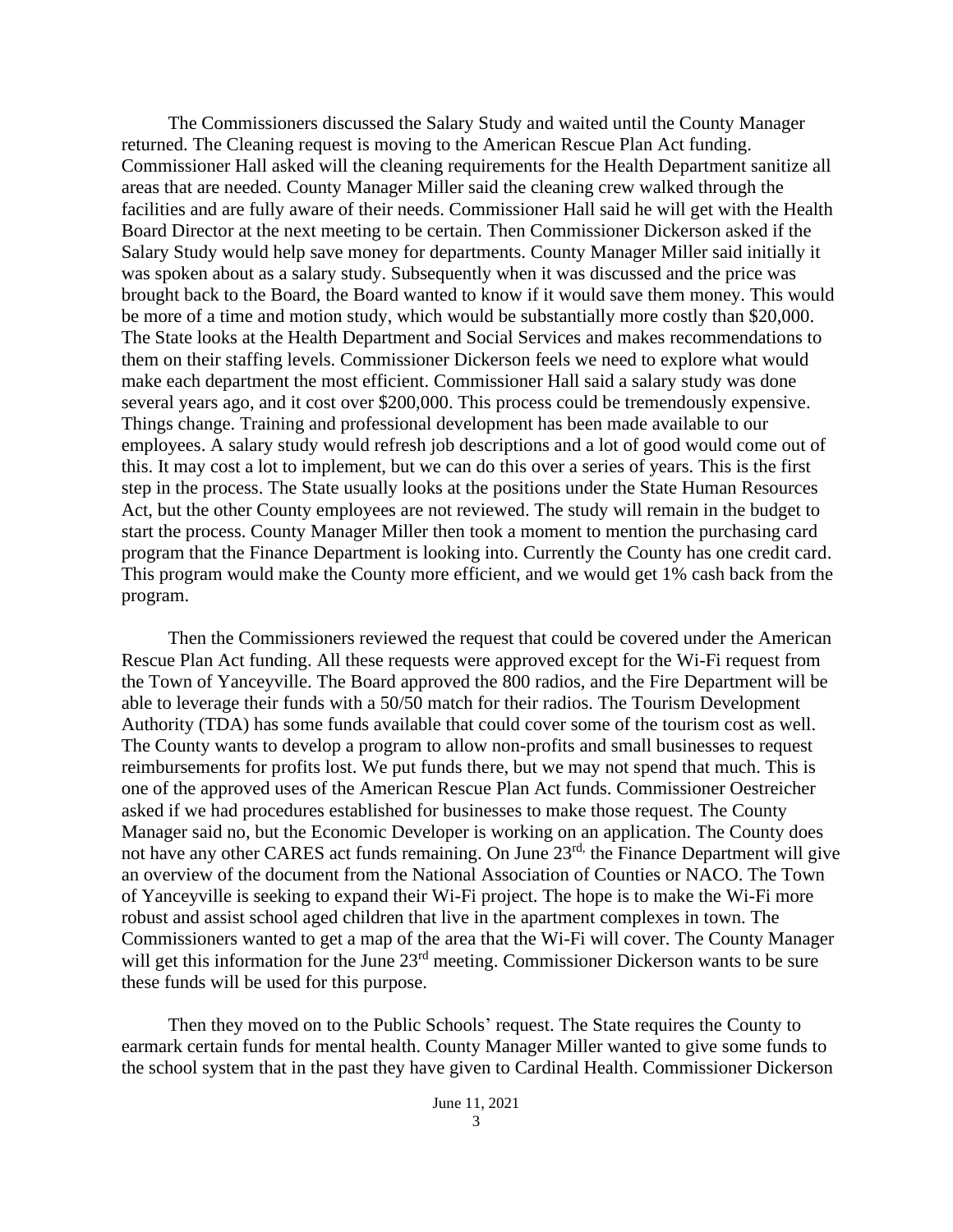asked about the Elementary SRO position. That position is grant funded so it will remain. Commissioners Carter wanted to reduce the amount of the Capital Outlay request from the public school. County Manager Miller said this money is from Article 40 and 42, which is restricted for school capital use. That is all we can use that money for. Chairman Owen said the public schools have requested more Capital Outlay, but we have not fully granted their request. Then Chairman Owen called the commissioners attention back to the personnel request and the board agreed to leave the personnel request in. They unanimously agreed to leave teacher supplements out. Chairman Owen explained that our COVID funds have restrictions and the funds allocated to the school system are also restricted to COVID related transactions. Commissioner McVey asked if we take out the activity bus and landscaping & paving out of the request will that bring the request down enough. The County Manager's recommendation is less than the request the school made. Commissioner Oestreicher said the manager's request is a bucket of money. The County Manager said thank you to Commissioner Oestreicher because that was the point he wanted to make. Once the public schools receive the funds, the school will determine what they spend the funds on. Commissioner Hall suggested that we give them \$300,000 and let them request the remaining balance if it is needed. The Board agreed to this amount. Commissioner Hall said he wanted to look at the ADM (average daily membership) for the school system and fund them based on their attendance. This will lower the local contribution request. The attendance has decreased over 300 over the past 5 years, which is 14%. Commissioner Hall said their fund balance continues to grow because they have not used all the funds allocated in years past.

## **RECESS**

The Board recessed for 5 minutes and reconvened at 12:15 pm.

County Manager Miller understands that the Board has many concerns about the public schools' request, and he feels that he needs to get some answers for them. The County Manager would like to bring this section back at the next budget work session. The Board agreed to come back to the public schools' request.

Then Chairman Owen moved on to the Organizational request. Commissioner Hall said they may could approve another amount for some of the organizations if they could use American Rescue Plan Act funds. County Manager Miller agreed and said maybe some TDA funds could be used as Chairman Owen had suggested. The Commissioners agreed to give the organizations what the County Manager suggested. They recommended that the Thomas Day House use TDA funds. The Commissioners needed more information on the camera security system requested from the Horticulture Club, so we will bring this request back at the next work session. The Commissioners agreed to allot the Horticulture Club \$6,000 for Landscaping, and County Manager Miller will see if they can add the security cameras to the County's account.

County Manager Miller said right now the Commissioner stand at \$1,645,095 from Fund Balance. This does include the vehicles, but we will address that at our next work session.